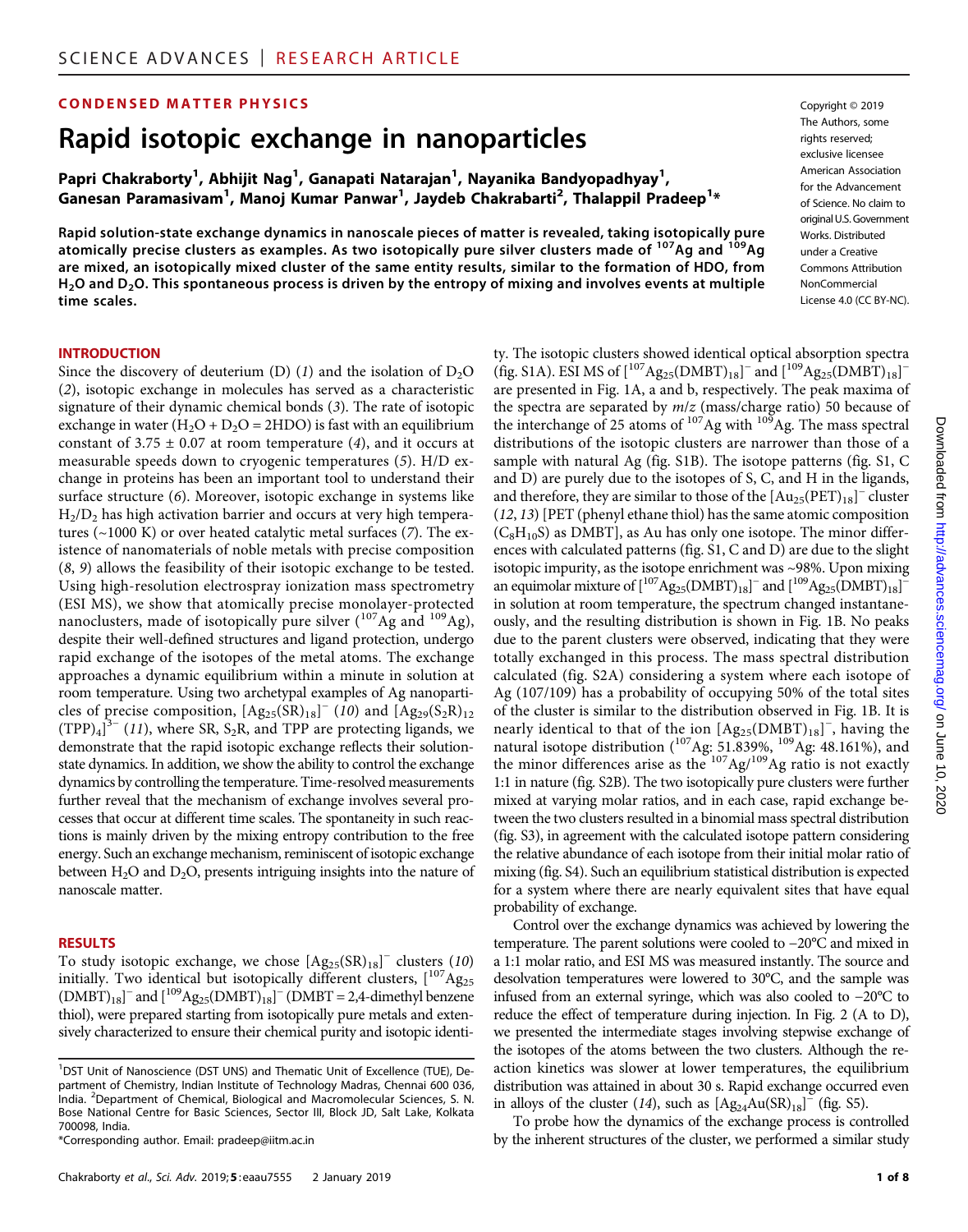

**Fig. 1. Mass spectra of the parent isotope clusters and the product of mixing. (A**) ESI MS of the as-synthesized isotopically pure clusters, (a) [<sup>107</sup>Ag<sub>25</sub>(DMBT)<sub>18</sub>]<sup>–</sup> and (b)  $[{}^{109}Ag_{25}(DMBT)_{18}]^-$ . (B) Mass spectral distribution of the product obtained by mixing the two isotopic clusters at 1:1 molar ratio. The spectrum was collected within 1 min after mixing the solutions of the clusters at room temperature. A representation of the clusters is shown. Comparison with the calculated mass spectrum is presented in figs. S1 and S2. Yellow, S; transparent gray, ligands.

with  $[Ag_{29}(BDT)_{12}(TPP)_4]^{3-}$ , where the dithiolate protection provides a very different structure (11) as compared to that of  $[Ag_{25}(DMBT)_{18}]^{-}$ . Isotopically pure  $\left[ \frac{^{107}Ag_{29}(BDT)_{12}(TPP)_4}{^{3-}} \right]$  (BDT = benzene dithiol) and  $\left[^{109}\text{Ag}_{29}(\text{BDT})_{12}(\text{TPP})_{4}\right]^3$  clusters were synthesized and characterized using optical absorption (fig. S6C) and ESI MS (fig. S6, A and B). We observed a reduced exchange rate compared to that of  $[Ag_{25}]$  $(DMBT)_{18}]^{-}$ . At room temperature, an equimolar mixture of the two isotopic  $[Ag_{29}(BDT)_{12}(TPP)_4]^{3-}$  clusters, at a concentration of 1.5  $\times$  $10^{-3}$  mM, showed stepwise exchanges reaching a dynamic equilibrium over a period of 3 hours (fig. S7A). Although the labile TPP ligands were lost during ionization, the use of soft ionization conditions enabled us to observe that exchange occurred at a similar rate to that in the intact TPP-protected clusters that exist in solution (fig. S7B). The clusters mixed at any arbitrary molar ratios also attained equilibrium in a similar manner, and in all cases, the relative abundance of the isotopes in the final product was in accordance with their initial molar ratio of mixing (fig. S8).

The slower exchange rates seen here encouraged us to analyze the dynamics in greater detail. A kinetic plot of the percentage of unexchanged parent isotopic cluster  $(C_t)$  versus time (t) is shown in Fig. 3. At a given time, the percentage of exchange on either of the two isotopic clusters was similar when mixed in equimolar quantities. Therefore, monitoring the kinetics with respect to either of them gave identical results. In this plot, we included a hypothetical data point at  $t = 0$  min and  $C_t = 100\%$ , assuming that at 0 min, that is, in an

Chakraborty et al., Sci. Adv. 2019; 5: eaau7555 2 January 2019 2 of 8

ideal situation before mixing, the abundance of a particular isotope ( 107Ag/109Ag) in the clusters is 100%. Figure 3 shows that at room temperature (25°C), the  $^{107}$ Ag/ $^{109}$ Ag exchange rate was initially fast, and within 8 to 10 min, about 30% exchange occurred. Later, the exchange progressed slowly, and after about 250 min, the rate slowed down further, approaching an equilibrium corresponding to a state of 50% exchange. A triexponential effectively fitted the data points, suggesting at least three different rates for the exchange process with rate constants of  $5.9 \times 10^{-1}$  min<sup>-1</sup>,  $1.4 \times 10^{-2}$  min<sup>-1</sup>, and  $7.1 \times 10^{-18}$  min<sup>-1</sup>, respectively. Similar exchange was studied at higher temperatures of 40° and 60°C (fig. S9, A and B), and the kinetic plots are shown in the inset of Fig. 3. The rate increased substantially at higher temperatures, and the reaction was complete within 60 min, whereas upon cooling the reaction mixture to 0°C the rate was drastically reduced and the process took around 3 days to attain equilibrium (fig. S9, C and D). Similar features were also observed for H/D exchange in supramolecular polymers in water (15). The three stages of exchange suggest that possibly the isotopic exchange in nanoparticles proceeds through (i) rapid exchange of their surface atoms, (ii) slower diffusion of the exchanged atoms within the core, and (iii) subsequent equilibration in the whole cluster. The reaction rates were dependent on the concentration of the clusters, which was evident from the kinetic studies at lower (1.5 × 10<sup>-5</sup> mM) and higher (1.5 ×  $10^{-1}$  mM) concentrations compared to the above case (1.5 × 10<sup>-3</sup> mM) (fig. S10). At a given concentration of the parent clusters, we also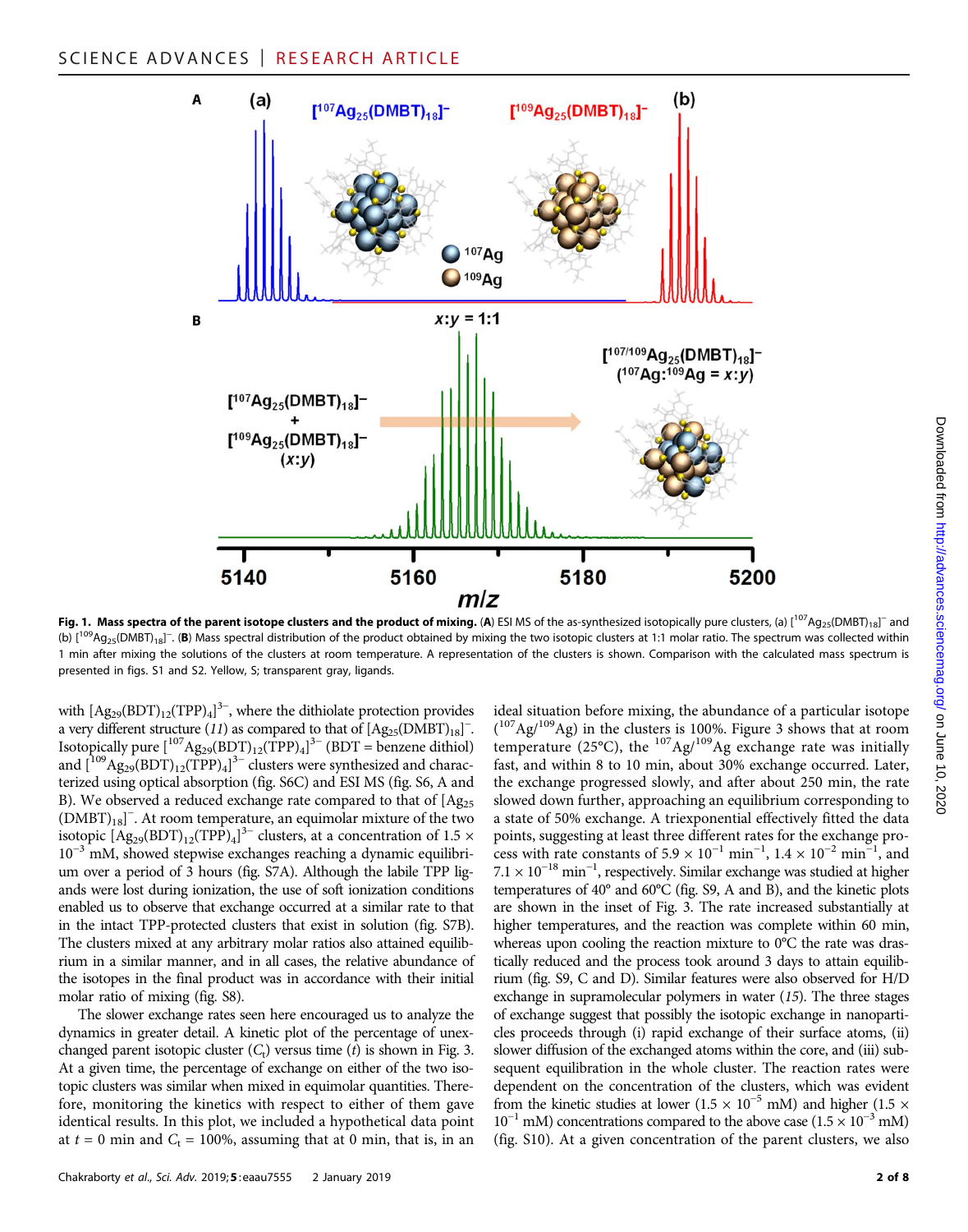

Fig. 2. Low-temperature reaction showing the intermediate steps of ex**change.** Exchange between the two isotopic  $[Ag_{25}(DMBT)_{18}]^-$  clusters at  $-20^{\circ}$ C showing the intermediate stages of exchange (A) to (D) with mixing time (s). Distributions (i) and (ii) denote exchange at the  $[^{107}Ag_{25}(DMBT)_{18}]^-$  and  $[^{109}Ag_{25}$  $(DMBT)_{18}]$ <sup>-</sup> sides, respectively. Noise in the spectrum is due to the short acquisition time.

investigated the reaction rates at different molar ratios of mixing. Keeping the total number of moles of the mixture as constant, and starting from an excess concentration of  $\left[ {}^{107}Ag_{29}(BDT)_{12}(TPP)_4 \right]^{3-}$ , the rate increases with an increase in the concentration of  $[109Ag_{29}]$  $(BDT)_{12}(TPP)_4]^3$ , reaching a maximum at 1:1 condition. As the relative concentration of  $\left[ {}^{109}Ag_{29}(BDT)_{12}(TPP)_4 \right]^{3-}$  in the reaction mixture increases, the number of effective collisions between the isotopically different entities increases, and hence, the rate of exchange increases. Similar results were obtained starting from an excess concentration of  $\left[\frac{109}{2}Ag_{29}(BDT)_{12}(TPP)_4\right]^3$  and slowly increasing the concentration of  $\left[ {}^{107}Ag_{29}(BDT)_{12}(TPP)_4 \right]$ <sup>3-</sup> in the mixture. Kinetic studies at different molar ratios showing the rate constants (fig. S11) and corresponding time-dependent ESI MS (fig. S12) are included in the Supplementary Materials. Reaction rates were independent of solvents such as dimethyl formamide (DMF), acetonitrile (ACN), and dichloromethane (DCM).

To investigate the mechanism and the driving forces of the isotopic exchange reaction, we carried out molecular docking studies and free-energy calculations. The mechanism of atom exchange is expected to be initiated through intercluster collisions (16), and this expectation is consistent with the temperature dependence of the rate constants. We have carried out molecular docking simulations for studying the interaction between two  $[Ag_{25}(DMBT)_{18}]^-$  and two  $[Ag_{29}(BDT)_{12}(TPP)_4]^{3-}$  clusters. In each case, docking generated 10 different possible orientations, and the lowest-energy geometries for the approach of two  $[Ag_{25}(DMBT)_{18}]^-$  and two  $[Ag_{29}(BDT)_{12}(TPP)_4]^{3-}$ clusters are represented in Fig. 4 (A and B). However, the other possible geometries were also similar in both cases, where the two clusters approach along the same orientation or along other symmetry equivalent orientations such that they interact at similar sites and generate the same configuration. The other possibilities were also energet-

Chakraborty et al., Sci. Adv. 2019;5: eaau7555 2 January 2019 3 of 8

ically similar within 0.01 to 0.07 kcal/mol. As all the possible structures obtained from docking were geometrically and energetically equivalent, it is likely that exchange reaction will be more favorable when the clusters approach along this specific geometry. The FFGMG obtained by docking two  $[Ag_{25}(DMBT)_{18}]^-$  clusters indicates that after collision, the clusters may bind together supramolecularly in the initial steps of the reaction with an interaction energy of −23.7 kcal/mol between the two clusters (Fig. 4A). The rapid exchange and the structural changes in  $[Ag_{25}(DMBT)_{18}]^-$  can also be viewed from their topologically simplified structure (referred to as the aspicule model) (17), which considers the structure of an  $M_{25}L_{18}$  cluster (where  $M = Au$ , Ag;  $L = ligand$ ) as a system of three interlocked Borromean rings of  $M_8(SR)_6$  around a central M atom. Rapid exchange of isolobal  $Ag<sub>2</sub>(SR)<sub>3</sub>$  and  $Ag(SR)<sub>2</sub>$  entities may occur. The opening of the rings can also make the core more exposed and facilitate spontaneous exchange of Ag or Ag-SR units between the core and staples of the two clusters. In comparison,  $[Ag_{29}(BDT)_{12}(TPP)_4]^{3-}$  does not contain any interlocked rings or chain structures. It has a rigid surface network with cross-linking dithiolates in the outer shell. In the lowest-energy geometry of two  $[Ag_{29}(BDT)_{12}(TPP)_4]^{3-}$  clusters (Fig. 4B), the proximity of  $Ag_3S_6$  or  $AgS_3P$  motifs of the two clusters may result in opening up of these staples. Molecular docking reveals an interaction energy of  $-7.8$  kcal/mol between two  $[Ag_{29}(BDT)_{12}(TPP)_4]^{3-}$  clusters (Fig. 4B). The supramolecular interactions between the clusters mainly include van der Waals and C-H<sup>…</sup> $\pi$  interactions. In the case of  $[Ag_{25}(DMBT)_{18}]^$ clusters, the H of the benzene ring and  $-CH_3$  group of one ligand on a cluster can interact with the  $\pi$ -system of the benzene ring of another cluster to facilitate the binding. These  $C-H^{\cdots}\pi$  interaction distances are in the range of 2.99 to 4.16 Å, which are comparable with the C-H<sup> $\cdot \cdot \pi$ </sup> distances observed in the crystal structures of  $Au_{246}$  (18) and  $Ag_{29}$  (19) nanoclusters. Interactions are also similar in the case of  $[Ag_{29}(BDT)_{12}(TPP)_4]$ <sup>3–</sup> clusters. The C-H…p interactions exist between −H of BDT of one cluster with benzene ring of BDT of another cluster at a distance of about 3.46 to 4.39 Å. The interactions are greater in the  $[Ag_{25}(DMBT)_{18}]^-$  cluster, leading to higher binding energy. The interactions between the ligands are indicated in fig. S13. The reduced intercluster interaction energy and higher rigidity in the structure of  $[Ag_{29}(BDT)_{12}(TPP)_4]^{3-}$  might result in a slower exchange rate as compared to that of  $[Ag_{25}(DMBT)_{18}]^-$ . However, more detailed computations are required to understand the complete mechanism of the atom exchange process.

We considered the thermodynamics of the reaction to identify the main driving force of the isotopic exchange reaction. The energy barrier for an intercluster isotopic exchange represents the energy cost of breaking and reforming bonds and any intermediate barriers, which must be crossed while the atoms travel along the path from their initial to final positions. We computed the enthalpic [electronic energy, zero-point energy (ZPE), and specific heat] and the entropic (electronic, translational, rotational, and vibrational) contributions to the free energy. Computational details are mentioned in Materials and Methods, and detailed results are presented in table S2. The total electronic energies of the clusters do not vary when different isotopes of the atoms are exchanged and rearranged because their bonding interactions are identical. Hence, any differences in enthalpy will be due to ZPE. Furthermore, the vibrational contribution to enthalpy and entropy will also contribute to the free energy. However, we found that there were only very small differences in the free energy of the clusters (~0.01 eV) due to isotopic exchange, and moreover, these differences cancel out when the reaction free energy  $[\Delta G_{\text{react}} = G(\text{products})$  – G(reactants)] is computed for the 1:1 ratio. In this calculation, we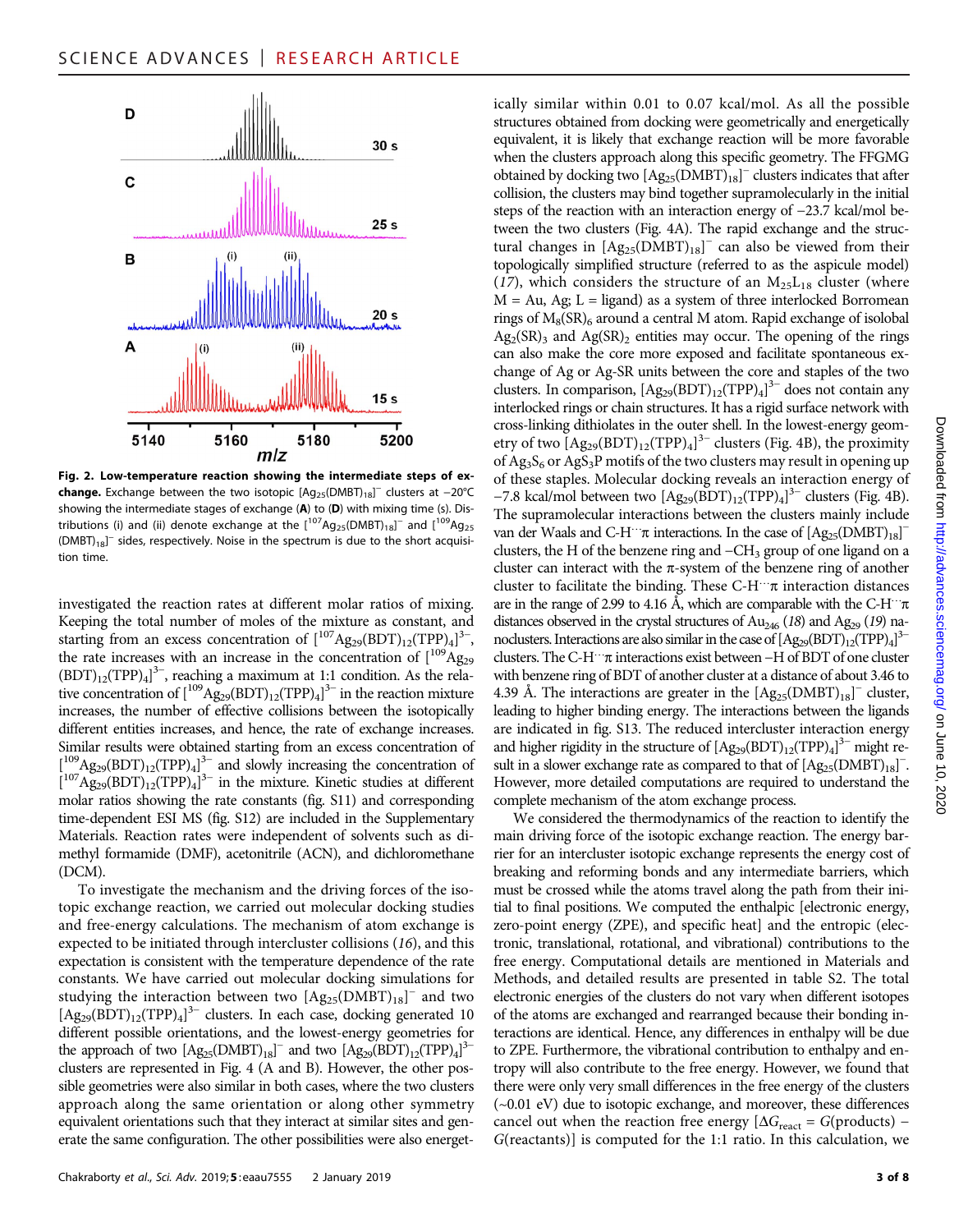

Fig. 3. Kinetic study of isotopic exchange in [Ag<sub>29</sub>(BDT)<sub>12</sub>(TPP)<sub>4</sub>]<sup>3–</sup> clusters. Plot of percentage of unexchanged parent isotopic cluster (C<sub>t</sub>) versus time (min) of reaction at room temperature (25°C). Kinetics at 40° and 60°C are presented in the inset. Average of three kinetic measurements is plotted, and the error bar is indicated at each point. A schematic showing the different stages of isotopic exchange is also shown in the figure. Yellow, S; orange, P; transparent gray, ligands.

have assumed that the parent clusters are the isotopically pure reactants and that the products are the two mixed isotope clusters with the following compositions:  $(m,n) = (12,13)$  and  $(13,12)$  in the case of  $[^{107}Ag_{m}^{109}Ag_{n}(DMBT)_{18}]^-$  and  $(m,n) = (14,15)$  and  $(15,14)$  in the case of  $\frac{107}{4}$ Ag<sub>m</sub><sup>109</sup>Ag<sub>n</sub>(BDT)<sub>12</sub>(TPP)<sub>4</sub>]<sup>3–</sup>. Thus, in the absence of other contributions to the reaction free energy, the contribution from the mixing of isotopic clusters is expected to be of central importance in understanding the driving force of the reaction.

We now describe how we estimated the mixing contribution to the free energy. Application of the concept of entropy to a single cluster is not proper due to the small number of atoms  $(10^2 \text{ to } 10^3)$ in an individual cluster; however, we may apply it to the macroscopically large ensemble of N clusters, and the ensemble configuration is defined by the positions of  $107$  Ag and  $109$  Ag atoms in N clusters, where N is taken to be in the thermodynamic limit. The final equilibrium state of the cluster ensemble will be that in which the number of isotopic substituents is maximum for a given molar ratio so that the whole ensemble of clusters has the highest entropy (S), which is defined as  $S = k \log W$ , where W is the total number of ways of arranging the two isotopes of Ag atoms (microstates) in the total available sites of the clusters, and  $k$  is the Boltzmann constant. For the equimolar composition, this will occur for the half-mixed compositions of each clusters, that is,  $n = (12, 13)$  and  $(13, 12)$  for Ag<sub>25</sub>, and  $(14, 15)$ and  $(15, 14)$  for Ag<sub>29</sub>, where these compositions have the identical maximum degeneracy in positional arrangements.

We approximate the ensemble of clusters with two crystalline lattices, one consisting of  $107$ Ag and the other of  $109$ Ag, which are fused together, and then assume random thermal exchanges of atoms in the joint lattice. In this simplification, we considered only the Ag atoms,

Chakraborty et al., Sci. Adv. 2019; 5: eaau7555 2 January 2019 4 of 8

neglecting the cluster structure and symmetry and all interatomic interactions, and this situation is identical to the mixing of two ideal gases. Hence, the expression for mixing or configurational entropy is simply that of mixing two different ideal gases, which is known from statistical mechanics, and is given by

$$
\Delta S_{\text{mix}} = -n_{\text{mol}}R[p\ln p + (1-p)\ln(1-p)]
$$

where *p* is the mole fraction of <sup>107</sup>Ag,  $(1 - p)$  is the mole fraction of <sup>109</sup>Ag, and  $n_{\text{mol}}$  is the total number of moles of the mixture.  $\Delta S_{\text{mix}}$ attains its maximum negative value for the half-and-half mixture, that is,  $p = 0.5$ , for a given total number of moles of the mixture (20). For a 1:1 ratio of mixing,  $\Delta S_{\text{mix}}$  is Rln2 = 5.76 J K<sup>-1</sup> mol<sup>-1</sup>, which is 1.37 cal  $K^{-1}$  mol<sup>-1</sup>, and  $\Delta G_{\text{mix}} = -T^*\Delta S_{\text{mix}} = -408.26$  cal mol<sup>-1</sup> (*T* = 298 K and  $n_{\text{mol}} = 1$ ). Because the calculated reaction free energies are negligible, the mixing entropic contribution to the free energy must be the main driving force of the observed spontaneous reaction. We remark that the mixing entropy term would also be important in spontaneous bimetallic intercluster reactions, where there are larger enthalpic changes due to the bonding interactions such as those between  $Ag_{25}(DMBT)_{18}$ and  $Au_{25}(PET)_{18}$  (16).

#### **DISCUSSION**

The results presented establish that spontaneous isotopic exchange can occur between atomically precise silver nanoclusters. While it is rapid in  $[Ag_{25}(SR)_{18}]^-$ , it is relatively slower in  $[Ag_{29}(S_2R)_{12}(TPP)_4]^{3-}$ , reflecting the differences in their chemical structures. Spontaneity in such reactions, driven by their entropy of mixing, reflects the dynamic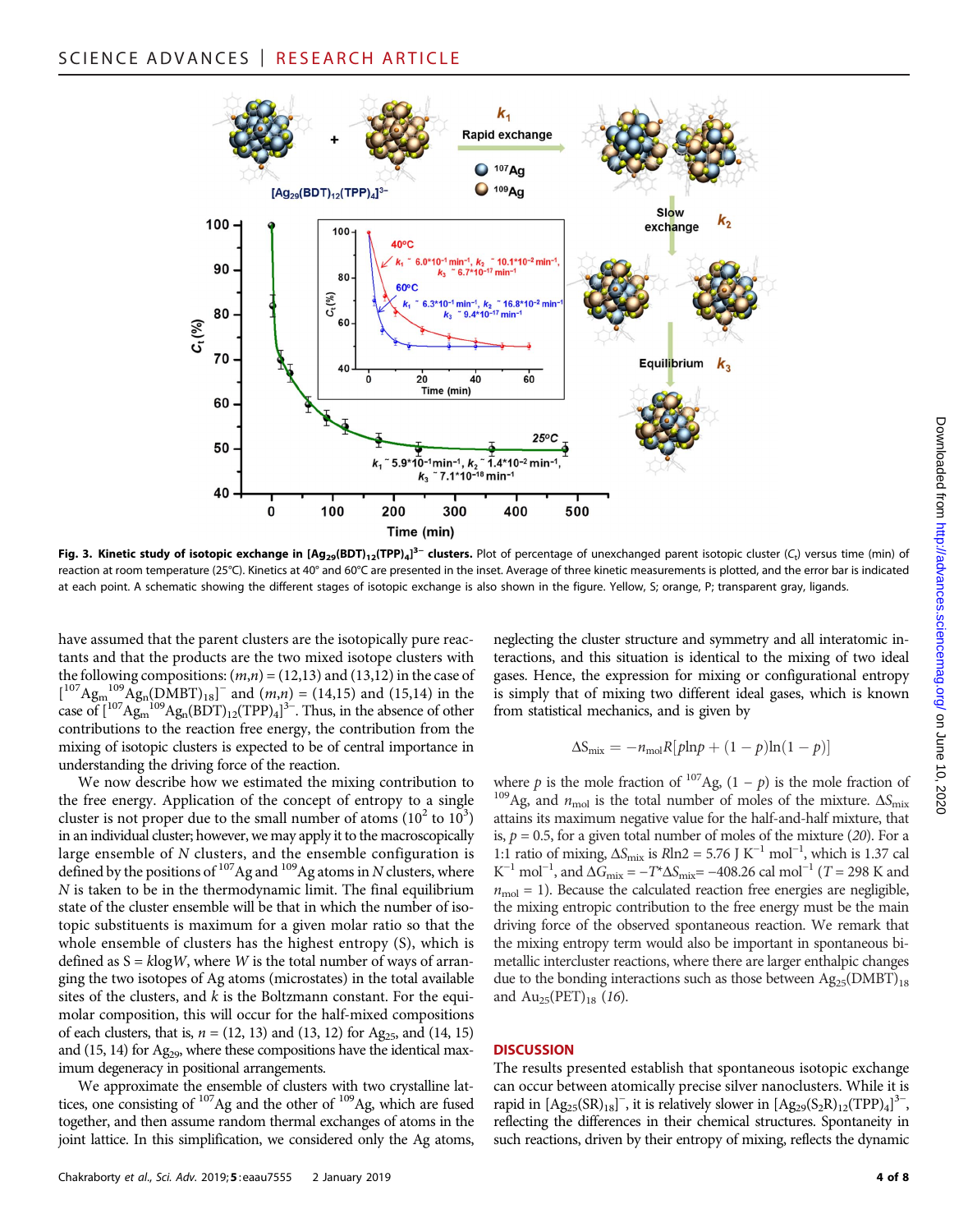

Fig. 4. Molecular docking studies. Force-field global minimum geometry (FFGMG) of two (A)  $[Ag_{25}(DMBT)_{18}]^-$  and (B)  $[Ag_{29}(BDT)_{12}(TPP)_4]^{3-}$  clusters, lying in close proximity. Gray, Ag; yellow, S; orange, P. The overlapping Borromean rings are shown in blue, green, and red in (A); staple units are shown in green and blue in (B); and ligand shell is shown in transparent gray. Atomic diameters were reduced to show the bonding.

nature of nanoparticles in solution. However, our study is restricted only to subnanometer-sized clusters, where exchange is shown to be dependent on their inherent structures. In a similar manner, the study may also be extended to classic nanomaterials of various sizes. Future possibilities include investigating the correlation between the extent of exchange with the size of the nanoparticles and the nature of their ligands or the constituent metal atoms.

The fundamental significance of this study is to understand the dynamics in nanoscale systems, which is comparable to solution-state dynamics of many simpler molecules like  $H_2O$ . This study has the potential to answer questions regarding the rigidity of the structures and rapid interconversions between the subunits that constitute nanosystems. Nanoparticle dynamics contributing to catalysis is of relevance to applications. In homogeneous catalysis involving nanoparticles, the site at which chemistry occurs could be changing continuously. This characteristic implies associated dynamics for the anchored ligands and therefore may contribute to their solution-state availability. This phenomenon may also be important in biology, where nanoparticles are used as carriers of molecular cargo.

Moreover, isotopic exchanges like H/D exchanges in  $H_2O/D_2O$ (21) can alter physical and chemical properties of the materials. Isotopic exchange affects the vibrational modes. In the case of clusters also, there will be changes in the vibrations, although these were found to be very small from our calculations. The change in properties is small in this particular case probably because the mass ratio of the two isotopes of Ag (109/107) is 1.019 (in contrast, the mass ratio for other isotopes like D/H is  $\sim$ 2), and hence, the effect will be

Chakraborty et al., Sci. Adv. 2019; 5: eaau7555 2 January 2019  $\overline{5}$  of 8

less compared to the total mass of the cluster. However, the effect of isotopic exchange may become significant to alter the properties with the appropriately chosen cluster system and appropriately chosen metal or ligand isotopes. Isotopic modification can introduce a change in both the spatial distribution of nuclear mass and the nuclear spins in the clusters. Because the x-ray diffraction pattern of mixed isotope clusters and single isotope clusters would be identical, the use of neutron scattering could be useful to probe the structure and dynamics of these clusters. The change in the nuclear spins would affect the nuclear magnetic resonance (NMR) spectrum, and in the case of clusters with an unpaired electronic spin, isotopic modification would change the electron spin resonance properties through the electron-nuclear hyperfine interactions, which depend on the values of the nuclear spins.<br>For example, in the case of isotopes of metals such as Pd  $(^{102}Pd, ^{104}Pd,$  $F_{105}$   $F_{106}$   $F_{106}$   $F_{108}$   $F_{108}$  and  $F_{106}$   $F_{100}$ ,  $F_{105}$  and  $F_{100}$  has a nuclear spin of (5/2)+, while other isotopes have 0 nuclear spin. This is similar in the case for the isotopes of Pt  $({}^{192}Pt, {}^{194}Pt, {}^{195}Pt, {}^{196}Pt, {}^{198}Pt)$ , where  ${}^{195}Pt$ has a nuclear spin of (1/2)−, while other isotopes have 0 nuclear spin. Such isotopic modification in clusters and their crystals might have applications in magnetic devices.

### MATERIALS AND METHODS

# Reagents and materials

Isotopically pure Ag foils, 107Ag (98%) and 109Ag (98%), were purchased from Cambridge Isotope Laboratories Inc. 2,4-DMBT, 1,3- BDT, sodium borohydride (NaBH<sub>4</sub>), and tetraphenyl phosphonium bromide (PPh<sub>4</sub>Br) were purchased from Sigma-Aldrich. Triphenyl phosphine (TPP) was purchased from Spectrochem, India. All the solvents [DCM, methanol (MeOH), DMF, and ACN] were of the highperformance liquid chromatography grade and were used without

# further purification.<br>**Synthesis of isotopically pure silver nitrate (<sup>107</sup>AgNO<sub>3</sub> and**  $^{109}$ AgNO<sub>3</sub>) from isotopically pure metal foils (<sup>107</sup>Ag and <sup>109</sup>Ag)

About 50 mg of the metal foils of the isotopes of Ag  $(^{107}$ Ag and  $^{109}$ Ag) was separately reacted with about 2 ml of concentrated nitric acid (70%) in a 5-ml reaction vessel and heated at 70°C inside a fume hood. The heating was continued until the evolution of nitrogen oxide gases was complete and the solution turned colorless. The solution was then diluted with water, and heating was continued. The process of addition of water was continued for a few times, and lastly, 0.5 ml of a concentrated solution of  $AgNO<sub>3</sub>$  was kept for crystallization. For crystallization, the solution was kept inside an airtight dark box in the presence of solid  $P_2O_5$  and NaOH pellets (kept separately in the same box) to enhance the evaporation of water and remove excess acid. Colorless crystals of  $AgNO<sub>3</sub>$  were obtained within 5 to 7 days. The yield of the reaction was around 95%. Synthesis of isotopically pure [ $^{107}$ Ag $_{25}$ (DMBT) $_{18}$ ] $^{-}$ [PPh $_{4}$ ] $^{+}$  and [<sup>109</sup>Ag<sub>25</sub>(DMBT)<sub>18</sub>] [PPh<sub>4</sub>]  $^+$  clusters

Isotopically pure clusters were synthesized using the isotopically pure  $AgNO<sub>3</sub>$  salt, which was synthesized according to the above mentioned method. The clusters were synthesized following a reported protocol (9). About 38 mg of  $107 \text{AgNO}_3/109 \text{AgNO}_3$  was dissolved in a mixture of 2 ml of methanol and 17 ml of DCM. To this reaction mixture, about 90 µl of 2,4-DMBT was added. The mixture was kept under stirring condition at 0°C. About 6 mg of  $PPh_4Br$  in 0.5 ml of methanol was added after about 15 to 20 min. Next, about 15 mg of  $NaBH<sub>4</sub>$  in 0.5 ml of ice-cold water was added to the solution in a dropwise fashion. The stirring was continued for about 7 to 8 hours; the solution was then stored at 4°C for about 2 days. For purification, the sample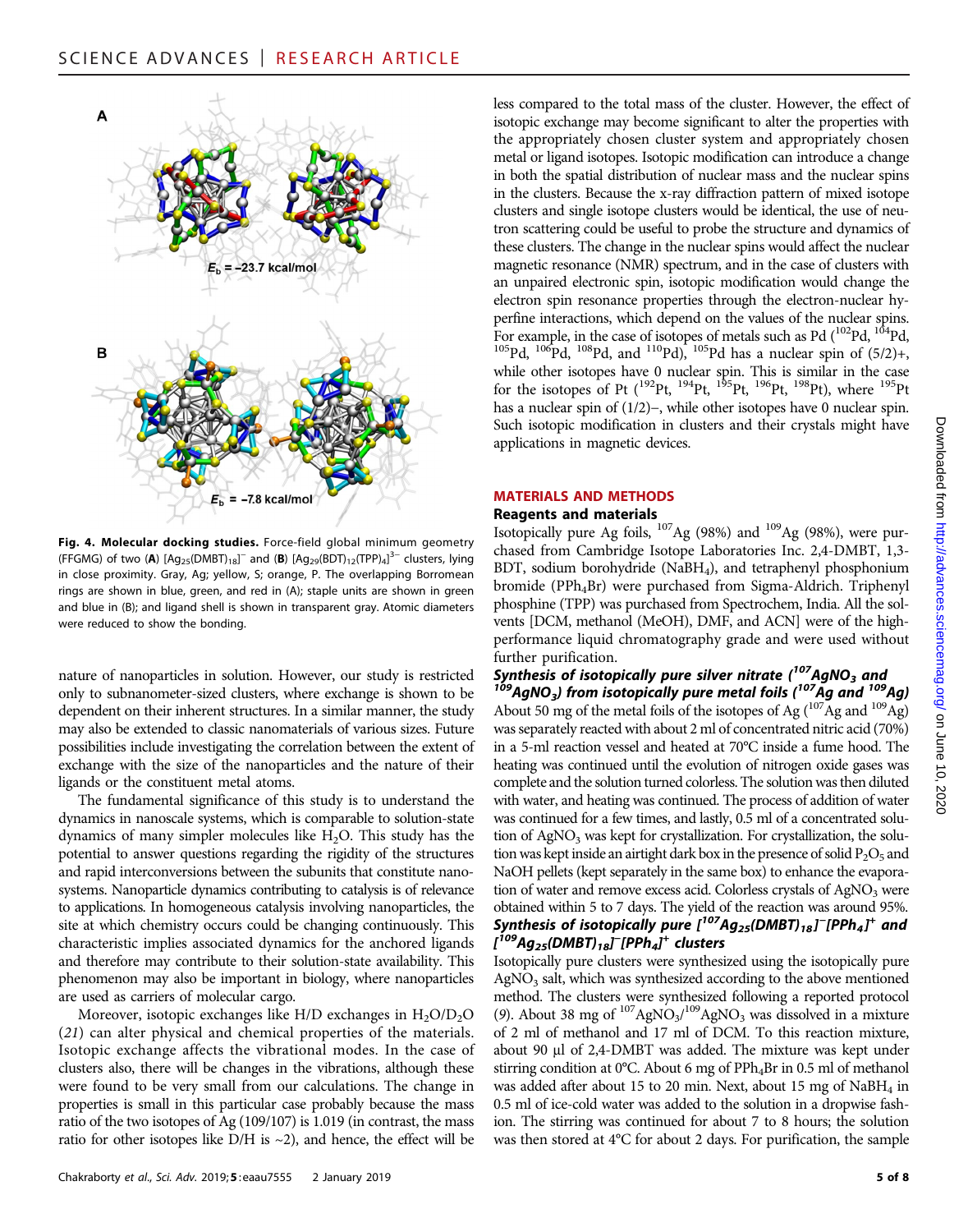was centrifuged and DCM was removed by rotary evaporation. The precipitate was washed twice with methanol. Then, the cluster was redissolved in DCM and centrifuged to remove any further insoluble impurities. Further removal of DCM by rotary evaporation led to the formation of the purified clusters  $([^{107}Ag_{25}(DMBT)_{18}]^{-}[PPh_{4}]^{+}/$  $[{}^{109}Ag_{25}(DMBT)_{18}]$ <sup>-</sup>[PPh<sub>4</sub>]<sup>+</sup>) in their powder form.

# Synthesis of isotopically pure [ $^{107}$ Ag<sub>29</sub>(BDT)<sub>12</sub>(TPP)<sub>4</sub>]<sup>3–</sup> and [<sup>109</sup>Ag<sub>29</sub>(BDT)<sub>12</sub>(TPP)<sub>4</sub>]<sup>3-</sup> clusters

Isotopically pure clusters were synthesized using the isotopically pure AgNO<sub>3</sub> salt following a reported method (10). About 20 mg of  $107 \text{ AgNO}_3/109 \text{ AgNO}_3$  was dissolved in a mixture of 5 ml of MeOH and 10 ml of DCM. To this solution, about 13.5 µl of 1,3-BDT ligand was added, and the reaction mixture was kept under stirring condition. Addition of the thiol immediately resulted in a turbid yellow solution, which turned clear upon addition of about 200 mg of PPh<sub>3</sub>. After about 15 min, a freshly prepared solution of 10.5 mg of NaBH4 in 500 µl of water was added. The stirring was continued under dark conditions for 3 to 5 hours. During the course of the reaction, the dark brown color of the solution changed to orange. After completion of the reaction, the mixture was centrifuged and the supernatant was discarded. The precipitate consisting of the  $Ag_{29}$  cluster was washed repeatedly with methanol. The sample was dissolved in DMF and again centrifuged to remove any further insoluble contaminants. The supernatant was vacuum dried, and the purified clusters  $([107Ag_{29}(BDT)_{12})$  $(TPP)_{4}$ ]<sup>3-</sup>/[<sup>109</sup>Ag<sub>29</sub>(BDT)<sub>12</sub>(TPP)<sub>4</sub>]<sup>3-</sup><sub>2</sub> were obtained in powder form. Synthesis of isotopically pure [ $^{107}$ Ag<sub>24</sub>Au(DMBT)<sub>18</sub>] and

# [<sup>io9</sup>Ag<sub>24</sub>Au(DMBT)<sub>18</sub>]<sup>−</sup> clusters

Isotopically pure  $\left[107\right]$  Ag<sub>25</sub>(DMBT)<sub>18</sub>]<sup>-</sup> and  $\left[109\right]$  Ag<sub>25</sub>(DMBT)<sub>18</sub>]<sup>-</sup> clusters were used as the precursor to which Au<sup>+</sup> was added in a controlled manner such that galvanic replacement of a Ag atom with Au resulted in the formation of  $\left[1^{107}Ag_{24}Au(DMBT)_{18}\right]$ <sup>-</sup> and  $[{}^{109}Ag_{24}Au(DMBT)_{18}]^-$  clusters (13), respectively.

# Reaction of the isotopically pure clusters

In each case, stock solutions of parent isotopically pure clusters were prepared at a concentration of  $1.5 \times 10^{-3}$  mM. Then, they were mixed in different molar ratios, and their reaction was monitored by ESI MS. Instrumentation

The optical absorption spectra were measured in PerkinElmer Lambda 25 ultraviolet-visible spectrophotometer. All the mass spectrometric measurements were done in a Waters SYNAPT G2-Si instrument. The instrument is well equipped with ESI, and all spectra were measured in the negative ion and resolution mode. The instrument is capable of measuring ESI MS with high-resolution touching orders of 50,000 ( $m/\Delta m$ ). The instrument was calibrated using NaI. An optimized condition involving a capillary voltage of 3 kV, a cone voltage of 20 V, a desolvation gas flow of 400 liters/hour, a source temperature of 100°C, a desolvation temperature of 150°C, and a sample infusion rate of 30 µl/hour was used for all measurements. For low-temperature measurements, the source and desolvation temperatures were lowered to 30°C, and the sample was infused by an external syringe, which was also cooled at −20°C.

#### Computational methods Free-energy calculations

The exchange effect of silver isotopes  $(^{107}Ag$  and  $^{109}Ag)$  was computationally studied in  $[Ag_{25}(DMBT)_{18}]^-$  and  $[Ag_{29}(BDT)_{12}(PPh_3)_4]^{3-}$ clusters by calculating free energy and thermochemistry parameters such as ZPE, enthalpy (H), and entropy (S) using density functional theory (DFT), as implemented in real-space grid-based projector

augmented wave (PAW) package (22). The PAW setup  $Ag(4d^{10}5s^1)$ ,  $S(3s<sup>2</sup>3p<sup>4</sup>)$ , P(3s<sup>2</sup>3p<sup>3</sup>), C(2s<sup>2</sup>2p<sup>2</sup>), and H(1s<sup>1</sup>) was considered to include only the valence electronic structure for the constituent atoms including the scalar-relativistic effects for Ag. Further, a reduced model was used considering −CH<sub>3</sub> instead of the benzene rings in DMBT, BDT, and TPP ligands to reduce the high computational time of frequency calculations. The real-space calculation in finite difference mode, along with Perdew-Burke-Ernzerhof (PBE) functional, was applied for the geometry optimizations with a grid spacing of 0.2 Å, and the minimization criterion was the residual forces of 0.05 eV/Å, without considering any symmetry constraints. The atomic masses of Ag isotopes were taken as 106.905 and 108.905 for  $^{107}$ Ag and  $^{109}$ Ag, respectively. The vibrational modes were calculated only for Ag, S, and P atoms using the finite difference approximation of the Hessian matrix by considering the two displacements (+ $\Delta$  and  $-\Delta$ ) per atom in each Cartesian coordinate. Further, the calculated vibrational energies were used to calculate the thermodynamic quantities like  $H$ ,  $S$ , and Gibbs free energy  $(G)$ .

The calculation of G is made in the ideal gas approximation. It includes the electronic energy  $(E_{pot})$ , ZPE  $(E_{ZPE})$ , translational, rotational, and vibrational components of H and S, which are based on DFT calculations. An additional entropy of mixing component was calculated separately from statistical mechanics.

Enthalpy  $(H)$  is calculated within the atomistic simulation environment as

 $H = E_{pot} + E_{ZPE} + C_{v_{\text{trans}}} + C_{v_{\text{rot}}} + C_{v_{\text{v}}}$  and entropy is S =  $S_{trans} + S_{rot} + S_{elec} + S_{vib}$ 

Hence, the Gibb's free energy at temperature  $T$  and pressure  $P$  is calculated as

$$
G = H - T^*S
$$

The structural isomers of each isotopically substituted cluster arising from the different possible ways of arranging  $n$  Ag isotopic substituent atoms among the total number of Ag atoms are all degenerate as far as their total electronic energy is concerned, with a small difference of only 0.01 eV for both Ag<sub>29</sub> and Ag<sub>25</sub> in the value of G of the parent and isotopic substituent clusters, in terms of their enthalpic and the vibrational entropic components (see table S2).

We may write the reaction equations for the 1:1 ratio of mixing as follows, and in doing so, we assume that both products,  $(m,n)$  = (12,13) and (13,12) for Ag<sub>25</sub> and  $(m,n) = (14,15)$  and (15,14) for Ag29, are equally likely to form.

$$
\begin{array}{l}[^{107}Ag_{25}(DMBT)_{18}]^-\\+\left[^{109}Ag_{25}(DMBT)_{18}]^- \!\!\rightarrow\!\left[^{107}Ag_{13}{}^{109}Ag_{12}(DMBT)_{18}\right]^-\\\!\!\!+\left[^{107}Ag_{12}{}^{109}Ag_{13}(DMBT)_{18}\right]^- \end{array}
$$

For the case of  $[Ag_{29}(BDT)_{12}(TPP)_4]^3$  -

$$
\begin{aligned}[{}^{107}\mathrm{Ag_{29}}(\mathrm{BDT})_{12}(\mathrm{TPP})_{4}\end{aligned} \big]^{3-} + \big[{}^{109}\mathrm{Ag_{29}}(\mathrm{BDT})_{12}(\mathrm{TPP})_{4}\big]^{3-} \rightarrow \\ \big[{}^{107}\mathrm{Ag_{15}}^{109}\mathrm{Ag_{14}}(\mathrm{BDT})_{12}(\mathrm{TPP})_{4}\big]^{3-} + \\ \big[{}^{107}\mathrm{Ag_{14}}^{109}\mathrm{Ag_{15}}(\mathrm{BDT})_{12}(\mathrm{TPP})_{4}\big]^{3-} \end{aligned}
$$

For  $(m,n) = (12,13)$ ,  $(13,12)$  in  $[Ag_{25}(DMBT)_{18}]$ <sup>-</sup> and  $(m,n)$  =  $(14,15)$ ,  $(15,14)$  in  $[Ag_{29}(BDT)_{12}(TPP)_4]$ <sup>3-</sup> substituent cases (1:1 molar ratio), we have computed the reaction molar Gibbs free energy ( $\Delta G_{\text{react}}$ ) at standard temperature (298 K) and pressure (1 atm). The reaction free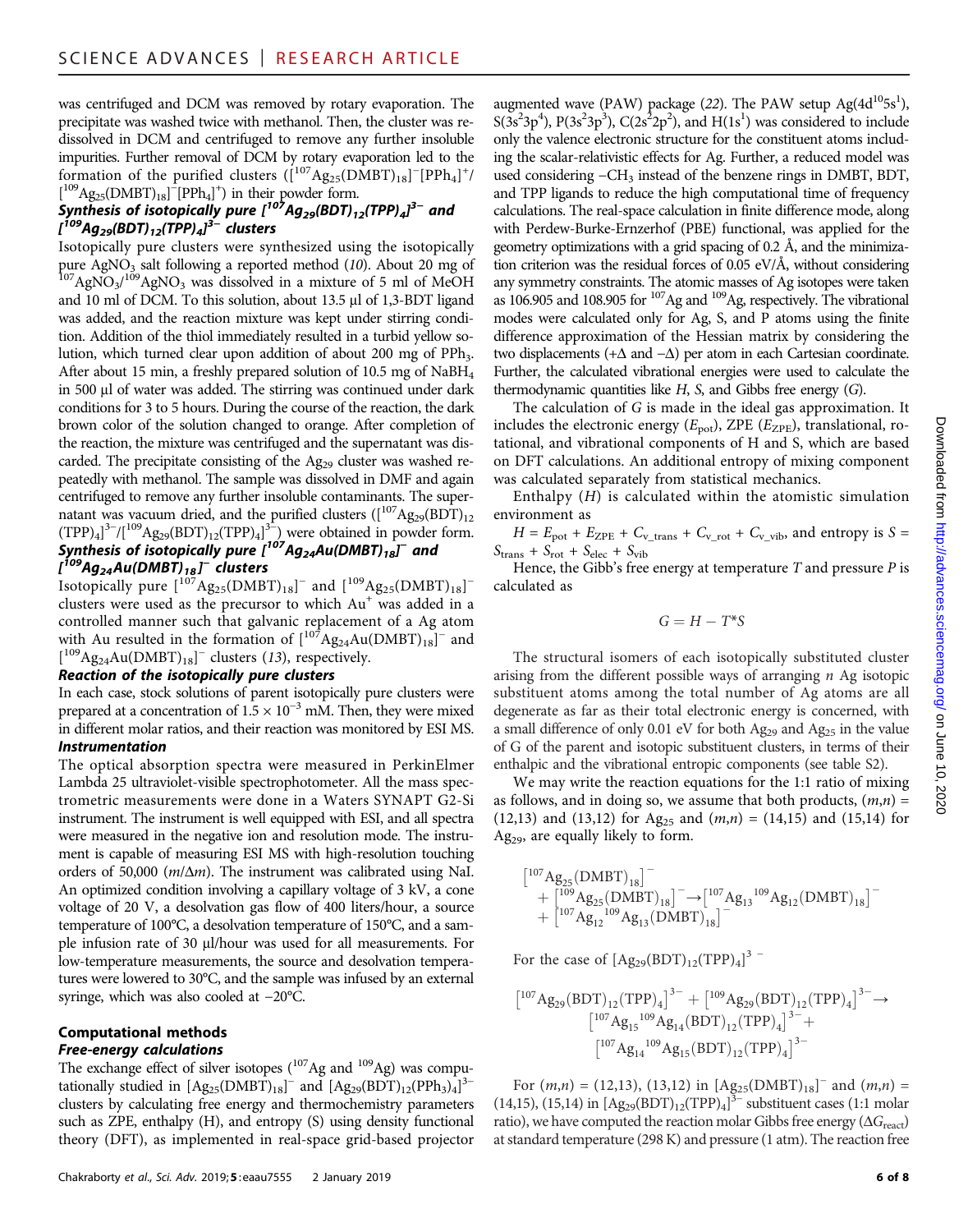energies ( $\Delta G_{\text{react}}$ ) are zero for both Ag<sub>29</sub> and Ag<sub>25</sub> clusters (see table S2), and the overall free energy of reaction is given by

$$
\Delta G = \Delta G_{\text{react}} + \Delta G_{\text{mix}} = G(\text{products}) - G(\text{reactants}) + \Delta G_{\text{mix}}
$$

For  $[Ag_{25}(DMBT)_{18}]^{-}$ ,

$$
G(products) = G of^{107} Ag^{109} Ag(12, 13) + G of^{107} Ag^{109}Ag(13, 12)
$$
  

$$
G(reactants) = G of parent^{107}Ag_{25} + G of parent^{109}Ag_{25}
$$

and similarly for Ag<sub>29</sub>.

The expression for mixing or configurational entropy is simply that of mixing two different ideal gases, which is known from statistical mechanics, and is given by

$$
\Delta S_{\text{mix}} = -n_{\text{mol}}R[(plnp + (1-p)ln(1-p)]
$$

where *p* is the mole fraction of <sup>107</sup>Ag,  $(1 - p)$  is the mole fraction of <sup>109</sup>Ag, and  $n_{\text{mol}}$  is the total number of moles of the mixture (17). We note that the mixing entropy is independent of the cluster size and only depends on the mixing ratio; hence, we expect the half-andhalf-mixture to have the largest mixing free energy. For the 1:1 mixture, we have  $p = 0.5$ , and hence,  $\Delta S_{\text{mix}}$  is Rln2 ( $n_{\text{mol}} = 1$ ) and  $\Delta G_{\text{mix}} =$  $-T^*\Delta S_{\text{mix}} = -RT\ln 2$ , where R is the gas constant in joules per mole and  $n_{\text{mol}} = 1$ . This analysis reveals that the entropy of isotopic mixing is the largest and most significant contribution to the Gibbs free energy. Because of the fractional mixing ratio, the mixing entropy is always positive, and therefore,  $\Delta G_{\text{mix}}$  is always negative and is larger than the other terms in the free energy. Hence,  $\Delta G_{\text{mix}}$ , being the largest contribution to the overall reaction, causes  $\Delta G$  to be always negative, which makes the reaction spontaneous.

The mixing ratio  $x = 0.5$  corresponds to the nearest integer numbers of exchanged Ag atoms to half of the total number of Ag atoms in the cluster, because both clusters have an odd number of Ag atoms, for example,  $(25/2) = 12.5$ , hence,  $(13,12)$  or  $(12,13)$ , where these compositions both have the identical maximum degeneracy in arrangements as a function of the number of substituents  $n$  in the Ag<sub>25</sub> cluster. Similarly, for the Ag<sub>29</sub> cluster,  $(29/2) = 14.5$  and, hence,  $(14,15)$  or  $(15,14)$  are the most entropically favorable compositions in Ag<sub>29</sub>.

#### Molecular docking

To understand the intermolecular interactions in  $[Ag_{25}(SR)_{18}]^$ clusters, molecular docking studies were performed using AutoDock4.2 and its associated tools (23). DFT-optimized geometry and partial charges of  $[Ag_{25}(SR)_{18}]^-$  were used for this study. We used  $[Ag_{25}(SR)_{18}]^$ as both "ligand" and "receptor." Receptor grids were generated using  $126 \times 126 \times 126$  grid points in *xyz*, with a grid spacing of 0.375 Å, and map types were created using AutoGrid-4.2. The grid parameter file (.gpf) was saved using MGL Tools-1.4.6.50. The docking parameter files (.dpf) were generated using MGLTools-1.4.6.50. The results of AutoDock generated an output file (.dlg), and the generated conformers were scored and ranked as per the interaction energy. Ten lowest-energy conformers were obtained. We used the Lamarckian genetic algorithm for the output file using MGLTools-1.4.6. The binding free energy of the FFGMG of the dimeric cluster adduct was -23.7 kcal/mol. Similar study was done with  $[Ag_{29}(S_2R)_{12}(TPP)_4]^{3-}$ clusters, where  $[Ag_{29}(S_2R)_{12}(TPP)_4]^{3-}$  was used as both ligand and receptor. In this case, the binding free energy of FFGMG of the dimeric adduct was −7.8 kcal/mol.

# Calculation of theoretical isotope patterns with varying composition of <sup>107</sup>Ag/<sup>109</sup>Ag

We calculated the theoretical isotope patterns of  $[Ag_{25}(DMBT)_{18}]^$ and  $[Ag_{29}(BDT)_{12}(TPP)_4]^{3-}$  by varying the abundance of each isotope  $(107)$ Ag/ $109$ Ag) in them by 1% change so that the composition is  $(x,y)$ , that is,  $\{(100,0), (99,1), (98,2)$ ....... $(0,100)\}$ , where x and y are the abundance of <sup>107</sup>Ag and <sup>109</sup>Ag, respectively. The experimental spectra were compared with the calculated spectra to find the best match and hence confirm the composition.

## Details of fitting the kinetic data

The triexponential fitting in Fig. 3 was performed using the Origin 8.5 software package. The equation  $y = k_1 \exp(-t^*a) + k_2 \exp(-t^*b)$  +  $k_3$ exp(−t\*c) was used for the triexponential fits. The parameters  $k_1$ ,  $k_2$ ,  $k_3$ , a, b, and c were varied during the fitting, and t was used as the independent variable. Both monoexponential and biexponential fits were inadequate, and only a triexponential fit could successfully fit the data points.

### SUPPLEMENTARY MATERIALS

Supplementary material for this article is available at [http://advances.sciencemag.org/cgi/](http://advances.sciencemag.org/cgi/content/full/5/1/eaau7555/DC1) [content/full/5/1/eaau7555/DC1](http://advances.sciencemag.org/cgi/content/full/5/1/eaau7555/DC1)

Fig. S1. Characterization of isotopically pure  $[^{107}Ag_{25}(DMBT)_{18}]^-$  and  $[^{109}Ag_{25}(DMBT)_{18}]^-$  clusters. Fig. S2. Isotope patterns of the product obtained by reaction of  $[^{107}Ag_{25}(DMBT)_{18}]^-$  and  $[{}^{109}Ag_{25}(DMBT)_{18}]^-$  at 1:1 molar ratio.

Fig. S3. ESI MS of reaction product obtained by mixing the two isotopic  $\left[^{107}\text{Ag}_{25}(\text{DMBT})_{18}\right]^{-1}$ and  $[{}^{109}Ag_{25}(DMBT)_{18}]^-$  clusters at various molar ratios.

Fig. S4. Comparison of the experimental and calculated isotope patterns of the products obtained by mixing  $[^{107}Ag_{25}(DMBT)_{18}]^-$  and  $[^{109}Ag_{25}(DMBT)_{18}]^-$  at various molar ratios. Fig. S5. Isotope exchange in  $[Ag_{24}Au(DMBT)_{18}]^-$  clusters.

Fig. S6. Characterization of isotopically pure  $[^{107}Ag_{29}(BDT)_{12}(TPP)_{4}]^{3-}$  and  $[^{109}Ag_{29}(BDT)_{12}(TPP)_{4}]^{3-}$ clusters.

Fig. S7. Reaction between [<sup>107</sup>Ag<sub>29</sub>(BDT)<sub>12</sub>(TPP)<sub>4</sub>]<sup>3-</sup> and [<sup>109</sup>Ag<sub>29</sub>(BDT)<sub>12</sub>(TPP)<sub>4</sub>]<sup>3-</sup> clusters in 1:1 molar ratio at room temperature.

Fig. S8. ESI MS of reaction product obtained by mixing the two isotopic  $[{}^{107}Ag_{29}(BDT)_{12}(TPP)_4]^{3-}$ and  $[{}^{109}Ag_{29} (BDT)_{12} (TPP)_4]^{3-}$  clusters at various molar ratios.

Fig. S9. Time-dependent study of reaction between  $[^{107}$ Ag<sub>29</sub>(BDT)<sub>12</sub>(TPP)<sub>4</sub>]<sup>3–</sup> and  $[^{109}$ Ag<sub>29</sub>(BDT)  $_{12}$ (TPP)<sub>4</sub>]<sup>3-</sup> in 1:1 molar ratio at various temperatures.

Fig. S10. Kinetic study of isotopic exchange at different concentrations of [Ag<sub>29</sub>(BDT)<sub>12</sub>(TPP)<sub>4</sub>]<sup>3–</sup> clusters.

Fig. S11. Kinetic study of isotopic exchange in  $[Ag_{29}(BDT)_{12}(TPP)_4]^{3-}$  clusters at different molar ratios of mixing.

Fig. S12. Time-dependent study of reaction between  $[^{107}Ag_{29}(BDT)_{12}(TPP)_4]^{3-}$  and  $[109Ag_{29}(BDT)<sub>12</sub>(TPP)<sub>4</sub>]$ <sup>3-</sup> at various molar ratios.

Fig. S13. Molecular docking studies.

Table S1. Abundance of  $107$ Ag in product = {x/(x + y)} × 100 and  $109$ Ag in product =  $\{y/(x + y)\}\times 100$ .

Table S2. Table showing ZPE and Gibbs free energy (G) values of the isotopic clusters.

# REFERENCES AND NOTES

- 1. H. C. Urey, F. G. Brickwedde, G. M. Murphy, A hydrogen isotope of mass 2. Phys. Rev. 39, 164–165 (1932).
- 2. G. N. Lewis, R. T. Macdonald, Concentration of  $H^2$  isotope. J. Chem. Phys. 1, 341-344 (1933).
- 3. A. Thibblin, P. Ahlberg, Reaction branching and extreme kinetic isotope effects in the study of reaction mechanisms. Chem. Soc. Rev. 18, 209–224 (1989).
- 4. J. W. Pyper, R. S. Newbury, G. W. Barton Jr., Study of the isotopic disproportionation reaction between light and heavy water using a pulsed-molecular-beam mass spectrometer. J. Chem. Phys. 46, 2253–2257 (1967).
- 5. S.-C. Park, K.-H. Jung, H. Kang, H/D isotopic exchange between water molecules at ice surfaces. J. Chem. Phys. 121, 2765–2774 (2004).
- 6. L. Konermann, J. Pan, Y.-H. Liu, Hydrogen exchange mass spectrometry for studying protein structure and dynamics. Chem. Soc. Rev. 40, 1224–1234 (2011).
- 7. G. Pratt, D. Rogers, Homogeneous isotope exchange reactions.  $H_2/D_2$ . J. Chem. Soc. Faraday Trans. 1 72, 1589–1600 (1976).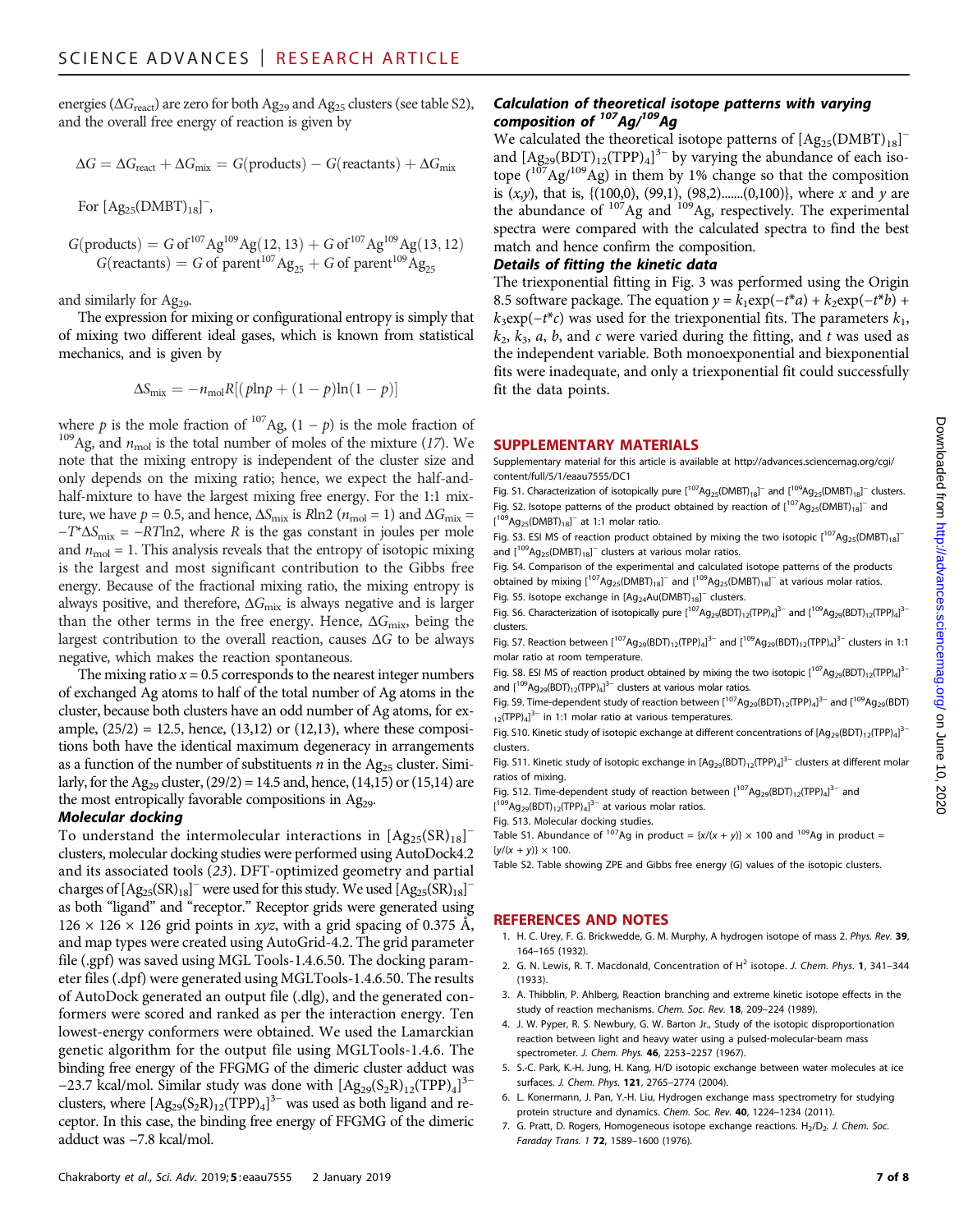- 8. I. Chakraborty, T. Pradeep, Atomically precise clusters of noble metals: Emerging link between atoms and nanoparticles. Chem. Rev. 117, 8208–8271 (2017).
- 9. R. Jin, C. Zeng, M. Zhou, Y. Chen, Atomically precise colloidal metal nanoclusters and nanoparticles: Fundamentals and opportunities. Chem. Rev. 116, 10346–10413 (2016).
- 10. C. P. Joshi, M. S. Bootharaju, M. J. Alhilaly, O. M. Bakr, [Ag<sub>25</sub>(SR)<sub>18</sub>]<sup>-</sup>: The "Golden" silver nanoparticle. J. Am. Chem. Soc. 137, 11578–11581 (2015).
- 11. L. G. AbdulHalim, M. S. Bootharaju, Q. Tang, S. Del Gobbo, R. G. AbdulHalim, M. Eddaoudi, D.-E. Jiang, O. M. Bakr, Ag<sub>29</sub>(BDT)<sub>12</sub>(TPP)<sub>4</sub>: A tetravalent nanocluster. J. Am. Chem. Soc. 137, 11970–11975 (2015).
- 12. M. Zhu, C. M. Aikens, F. J. Hollander, G. C. Schatz, R. Jin, Correlating the crystal structure of a thiol-protected  $Au_{25}$  cluster and optical properties. J. Am. Chem. Soc. 130, 5883–5885 (2008).
- 13. M. W. Heaven, A. Dass, P. S. White, K. M. Holt, R. W. Murray, Crystal structure of the gold nanoparticle  $[N(C_8H_{17})_4][Au_{25}(SCH_2CH_2Ph)_{18}]$ . J. Am. Chem. Soc. 130, 3754-3755 (2008).
- 14. M. S. Bootharaju, C. P. Joshi, M. R. Parida, O. F. Mohammed, O. M. Bakr, Templated atom-precise galvanic synthesis and structure elucidation of a  $[{\rm Ag}_{24}{\rm Au}({\rm SR})_{18}]^{-1}$ nanocluster. Angew. Chem. Int. Ed. 55, 922–926 (2016).
- 15. X. Lou, R. P. M. Lafleur, C. M. A. Leenders, S. M. C. Schoenmakers, N. M. Matsumoto, M. B. Baker, J. L. J. van Dongen, A. R. A. Palmans, E. W. Meijer, Dynamic diversity of synthetic supramolecular polymers in water as revealed by hydrogen/deuterium exchange. Nat. Commun. 8, 15420 (2017).
- 16. K. R. Krishnadas, A. Baksi, A. Ghosh, G. Natarajan, T. Pradeep, Structure-conserving spontaneous transformations between nanoparticles. Nat. Commun. 7, 13447 (2016).
- 17. G. Natarajan, A. Mathew, Y. Negishi, R. L. Whetten, T. Pradeep, A unified framework for understanding the structure and modifications of atomically precise monolayer protected gold clusters. J. Phys. Chem. C 119, 27768–27785 (2015).
- 18. C. Zeng, Y. Chen, K. Kirschbaum, K. J. Lambright, R. Jin, Emergence of hierarchical structural complexities in nanoparticles and their assembly. Science 354, 1580-1584 (2016).
- 19. A. Nag, P. Chakraborty, M. Bodiuzzaman, T. Ahuja, S. Antharjanam, T. Pradeep, Polymorphism of Ag<sub>29</sub>(BDT)<sub>12</sub>(TPP)<sub>4</sub><sup>3–</sup> cluster: Interactions of secondary ligands and their effect on solid state luminescence. Nanoscale 10, 9851-9855 (2018).
- 20. P. Atkins, J. De Paula, Atkins' Physical Chemistry (Oxford Univ. Press, 2006).
- 21. J. D. Bernal, G. Tamm, Zero point energy and physical properties of  $H_2O$  and  $D_2O$ . Nature 135, 229–230 (1935).
- 22. J. J. Mortensen, L. B. Hansen, K. W. Jacobsen, Real-space grid implementation of the projector augmented wave method. Phys. Rev. B 71, 035109 (2005).
- 23. G. M. Morris, R. Huey, W. Lindstrom, M. F. Sanner, R. K. Belew, D. S. Goodsell, A. J. Olson, AutoDock4 and AutoDockTools4: Automated docking with selective receptor flexibility. J. Comput. Chem. 30, 2785–2791 (2009).

Acknowledgments: P.C. thanks the Council of Scientific and Industrial Research (CSIR) for a research fellowship. A.N. thanks IIT Madras for an Institute Doctoral fellowship. G.P. thanks IIT Madras for an Institute Postdoctoral fellowship. We thank the Department of Science and Technology (DST), Government of India for continuous support of our research program. We thank D. Frenkel, University of Cambridge, UK, for useful discussions on the computational part of the work. Funding: This work was supported by the Council of Scientific and Industrial Research (CSIR), Indian Institute of Technology Madras and Department of Science and Technology (DST), Government of India. Author contributions: P.C. carried out the synthesis and designed and conducted the experiments. P.C. and A.N. carried out the ESI MS measurements. A.N. carried out the molecular docking studies. G.N. and G.P. carried out the DFT calculations. N.B. participated in the experiments. M.K.P. calculated the theoretical mass spectral distributions. G.N. and J.C. supervised the computational part. T.P. proposed the project and supervised the progress. The manuscript was written through contributions of all the authors. Competing interests: P.C., A.N., G.N., G.P., and T.P. are inventors of an Indian patent application related to this work (no. 201741037349, filed on 23 October 2017). The other authors declare that they have no competing interests. Data and materials availability: All data needed to evaluate the conclusions in the paper are present in the paper and/or the Supplementary Materials. Additional data related to this paper may be requested from the authors.

Submitted 12 July 2018 Accepted 27 November 2018 Published 2 January 2019 10.1126/sciadv.aau7555

Citation: P. Chakraborty, A. Nag, G. Natarajan, N. Bandyopadhyay, G. Paramasivam, M. K. Panwar, J. Chakrabarti, T. Pradeep, Rapid isotopic exchange in nanoparticles. Sci. Adv. 5, eaau7555 (2019).